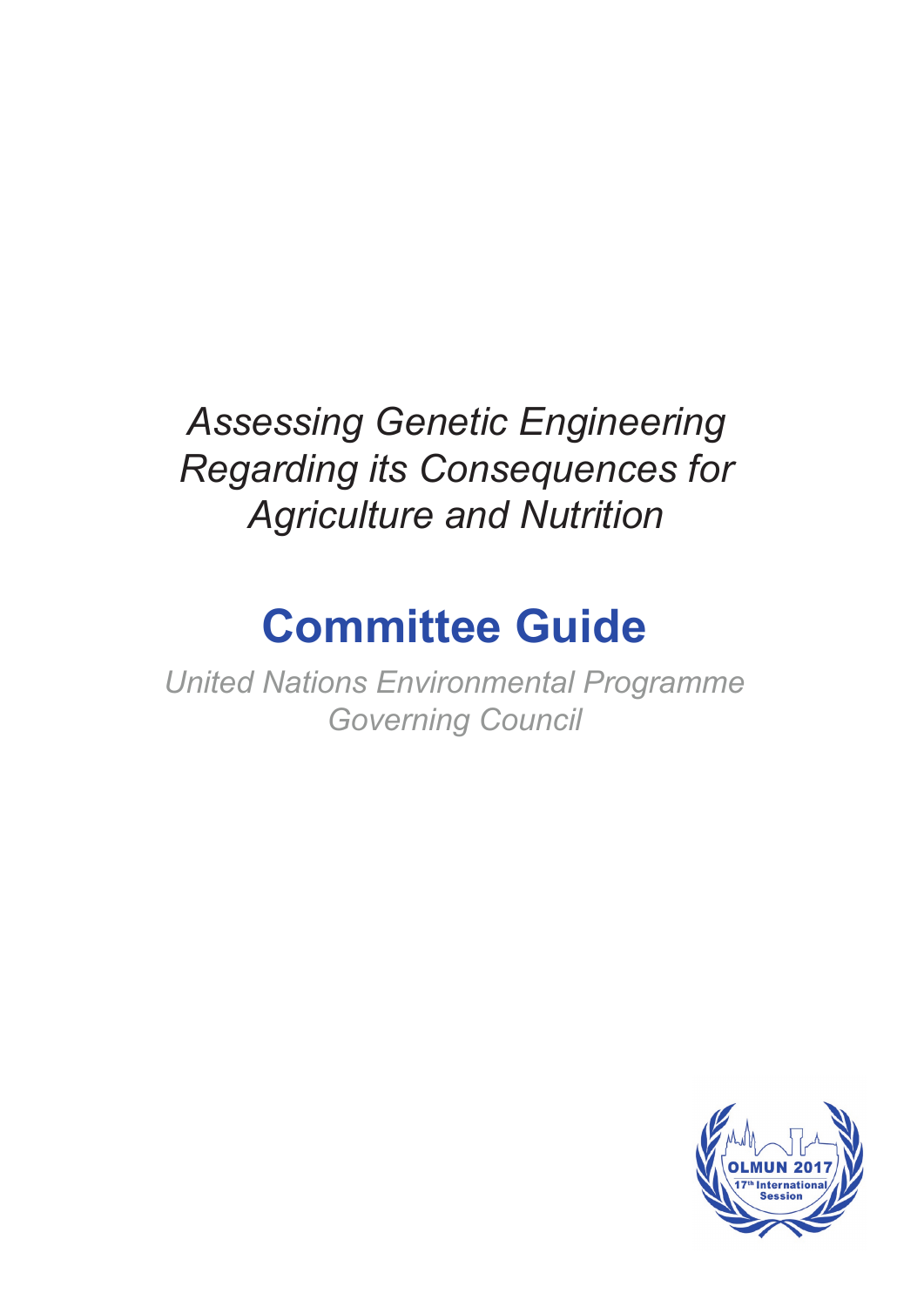## **Table of contents**

2

 $\sim$ 

| Practical instructions for the preparation of one's country's position |  |
|------------------------------------------------------------------------|--|
|                                                                        |  |
|                                                                        |  |
| 2. Assessing genetic engineering regarding its consequences for        |  |
|                                                                        |  |
|                                                                        |  |
|                                                                        |  |
|                                                                        |  |
|                                                                        |  |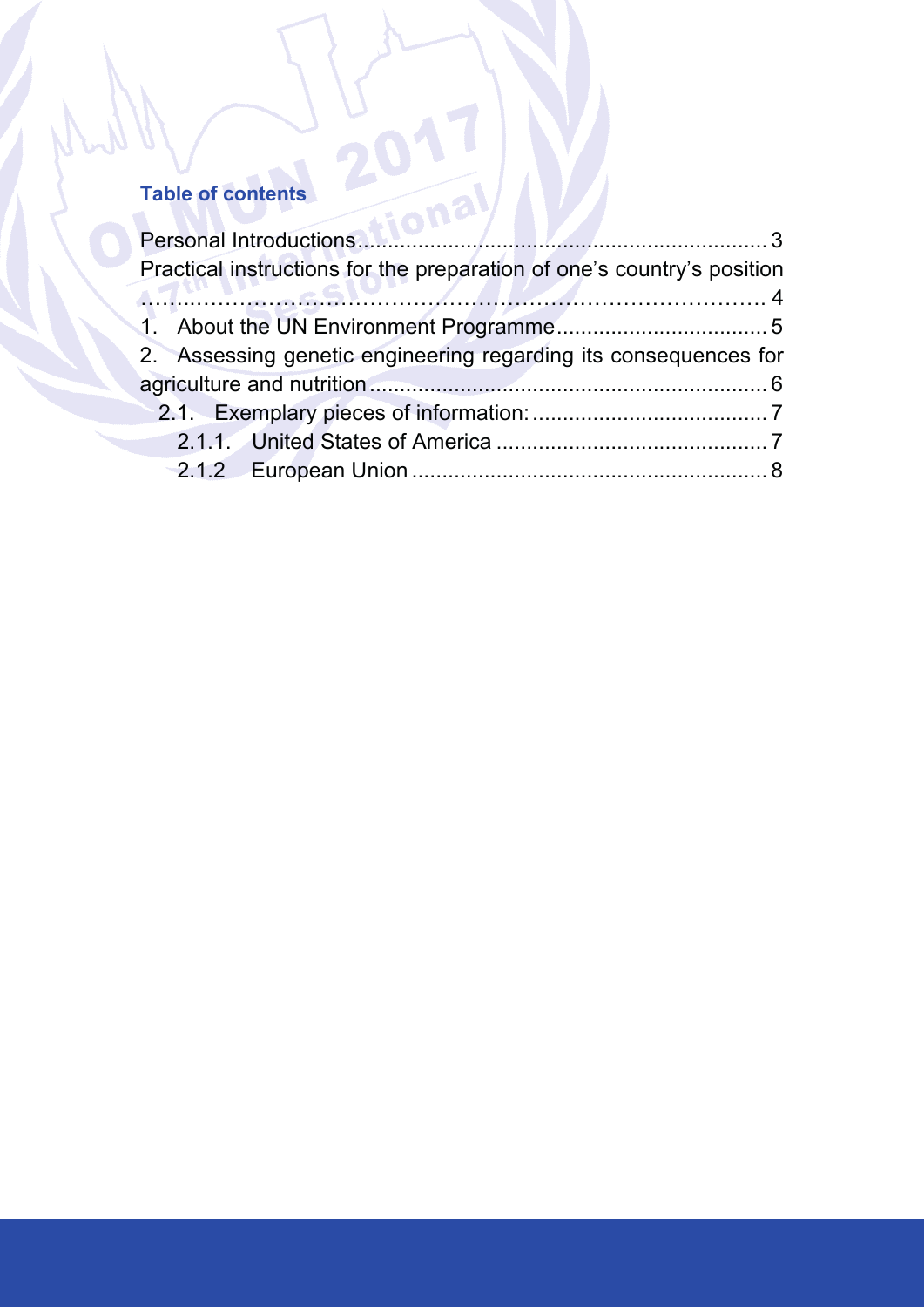## **Personal Introductions**

Dear delegates,

my name is Wiebke Meißner and I am happy to introduce myself as one of the chairs of the United Nations Environment Programme Governing Council. I am 19 years old and in my last year of school at the Gymnasium Bad Zwischenahn Edewecht. This will be my secondtime chairing at the OLMUN, last year I had the pleasure to chair the FAO.

Besides OLMUN I enjoy going to the gym, riding my unicycle and spending time with my friends. When people ask me why I want to participate at OLMUN, not only the interesting committee sessions come to my mind, but also the making of new friends, gaining experiences and the unique OLMUN spirit.



Yours, Wiebke

Dear delegates,

my name is Moritz F. Adam, I am 19 years of age, a second-year Theology and Religion student at Mansfield College, University of Oxford, and I shall serve as chair of the UNEP GC at OLMUN 2017.

I have so far participated in eight MUN conferences in both Germany and the United Kingdom, where I have gained experience in numerous positions and committees. Moreover, have I been member of the so-called Inner Circle, the group responsible for organizing the OLMUN conference since 2014.

Besides my academic studies and occasional participation in MUN conferences, my main interests are thinking about Old Testament theology, particularly wisdom literature, playing the piano, interacting socially and playing handball.

It is my great pleasure to welcome you to a hopefully productive, successful and enriching OLMUN conference this coming summer!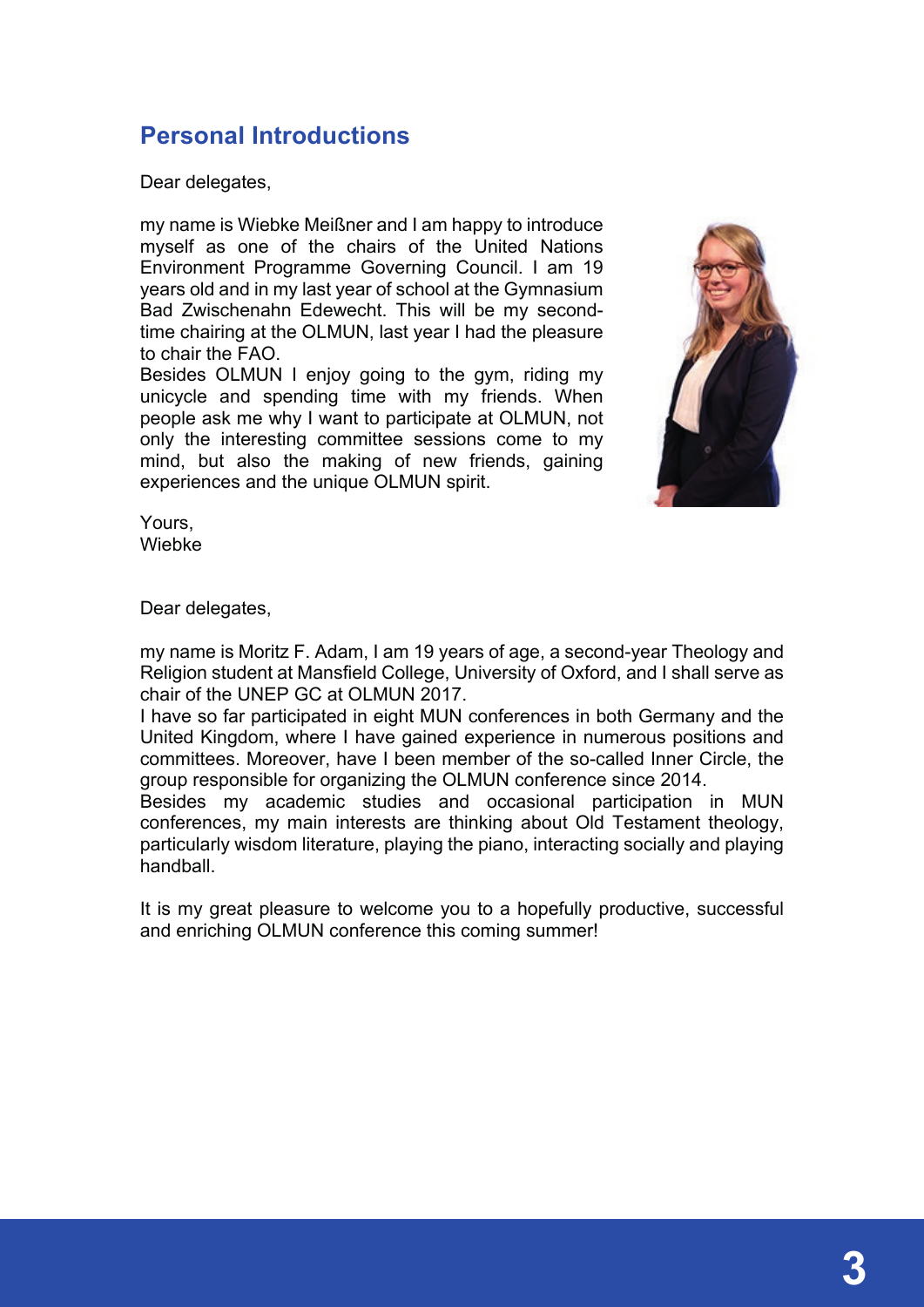### **Practical instructions for the preparation of one's country's position**

#### Dear delegates,

please bear in mind that your personal convictions concerning this topic are, as usual, of neither value nor relevance for a MUN debate. It is essential to prepare specifically for the position, which you have been assigned to for this session.

If you are a delegate of the United States or a member state of the European Union, you might find the information, which has exemplarily been given below, rather helpful. Please read beyond this and consult information provided by the respective government or, if available, desirably recent media coverage. Although some countries' legislation on this topic might be slight dated, please attempt to get as recent information as possible. Usually, the appropriate ministry of the respective country provides information online.

Please be also well equipped with introductory reading concerning the topic as a whole in order to be able to identify points within the larger topic that can be made subject of a more specific debate. Any decent academic library should contain at least a small number of introductory literature, which you are encouraged to consult.

Every delegate is expected to submit a draft resolution of at least 7 preambulatory clauses and 10 operative clauses, $<sup>1</sup>$  a short policy statement of</sup> about 200 words, which a delegate might be asked to deliver at the beginning of the committee session (You will find information about how to write a draft resolution and a policy statement in the official Handbook on www.olmun.org). Moreover, we ask every delegate to write an essay of about 1000 words, which outlines their understanding of the larger topic and their country's position in two distinct parts.

Every delegate is strongly encouraged to submit at least the policy statement and a draft resolution (the essay is not mandatory but asked for) by the deadline specified in an email, which is going to be sent to you, as any delegate, who fails to comply with this will be excluded from any prizes that can be won at the conference, such as "Best Delegate".

In addition, we want to remind you to dress accordingly to the dress code. Male delegates are asked to wear a suit and tie and female delegates something similar, e.g. a formal blazer and a skirt. Those who do neglect this or any other rules will be punished!

For further questions, please do not hesitate to contact the chairs by sending an email to: unep@olmun.org We are looking forward to see you at the conference!

Wiebke Meißner Moritz F. Adam

 $\overline{a}$ 

 $<sup>1</sup>$  consult the general information on writing resolutions for further details</sup>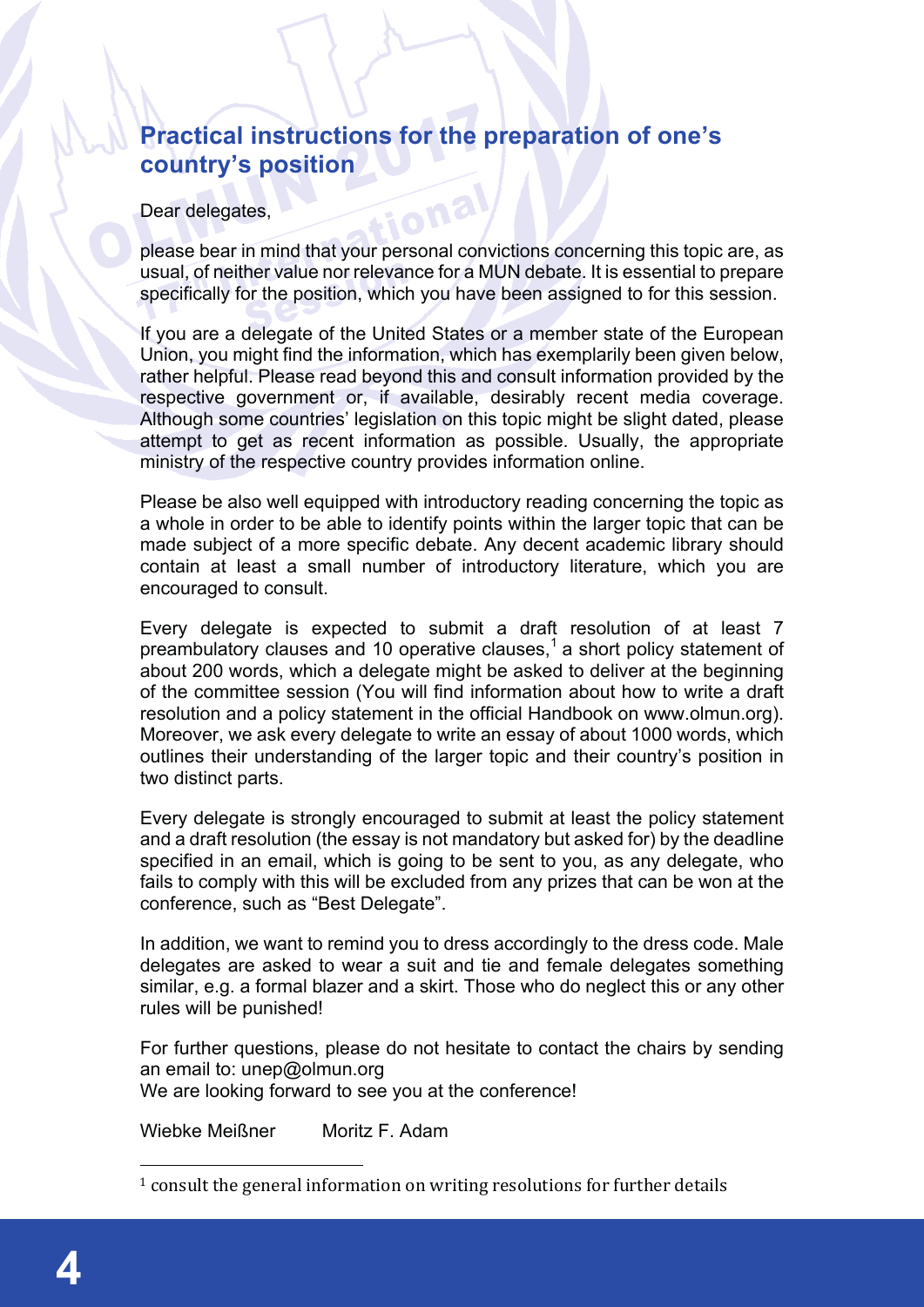## **1. About the UN Environment Programme**

Before looking at the topic of the committee session, being informed about the committee itself is a must for successful debates and avoiding misunderstandings.

Due to many factors, e.g. the economic growth and the globalization, our environment had to suffer. Therefore, the United Nations Environment Programme (UNEP) was created. This agency is the leading global environmental authority that sets the global environmental agenda. Furthermore, it promotes the uniform implementation of the environmental dimension of sustainable development within the United Nations system and serves as an authoritative advocate for the global environment.

The UNEP was founded in June 1972 as a result of the United Nations Conference on the Human Environment and is nowadays headquartered in Nairobi, Kenya. The current Executive Director is Erik Solheim from Norway. With six regional offices, the UN Environment operates worldwide and hosts several environmental conventions, secretariats and inter-agency coordinating bodies.



The work of the UNEP includes:

- Assessing global, regional and national environmental conditions and trends
- Developing international and national environmental instruments
- Strengthening institutions for the wise management of the environment

In the past, the UNEP set a framework for environmental, social and economic sustainability that provides standards and promotes its actions. This framework fulfils the following purposes:

- "Getting ready for the implementation of the Post 2015 Development Agenda through closer engagement with UN entities and partners to strengthen development aid by routinely integrating the environmental, social and economic dimensions related to its activities.
- It sets new standards of sustainability for the operations confirming accountability of UN Environment to member states, and to the funders.
- It enables UN Environment to minimize potential risks and harm while enhancing capabilities and credibility of the UN Environment with strengthened partnerships.
- It allows UN Environment to identify the full life-cycle costs of its operational choices and to operate more sustainably while improving efficiency over time.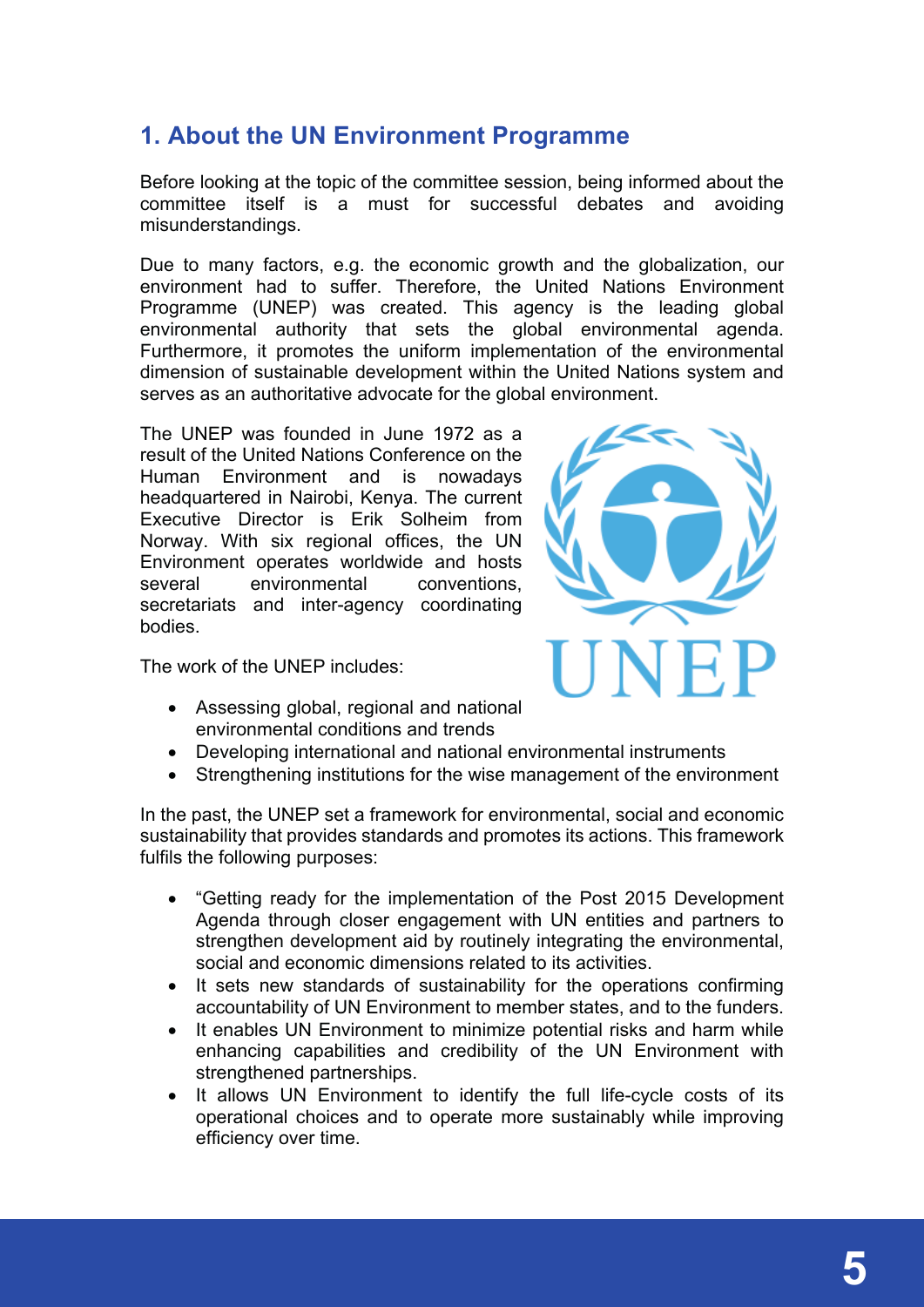It enables UN Environment to respond more promptly and effectively to emerging environmental, social and economic issues as an attractive and trusted implementing/executing partner."

The most important topics the UNEP deals with are the climate change, disasters and conflicts, environmental governance, chemicals and waste, resource efficiency, environment under review and last, but not least ecosystem management.<sup>2</sup>

The goals and aims of the UNEP are also summarized in its mission statement:

*"To provide leadership and encourage partnership in caring for the environment by inspiring, informing, and enabling nations and peoples to improve their quality of life without compromising that of future generations."* <sup>3</sup>

### **2. Assessing genetic engineering regarding its consequences for agriculture and nutrition**

The Oxford English Dictionary defines 'genetic engineering' (or genetic modification, in short "GM") as "the alteration of the genome of an organism by laboratory techniques, especially by the insertion, alteration or removal of a gene [and] the techniques involved in this process."<sup>4</sup>

This committee shall concern itself with the implications, which the activity of genetic engineering poses for the environment. Nevertheless, it is useful to understand the general process underlying genetic modifications. For introductory purposes, I shall explain this by a rather unrelated. but nevertheless nicely understandable example,



namely the artificial production of insulin used for people whose pancreas is unable to produce it for the respective body's purposes. The steps are the following ones:

I. A small piece of circular DNA called a plasmid is extracted from bacteria or a yeast cell.

 $\overline{a}$ 

 $2$  http://web.unep.org/about/; last access: 03.02.2017, 18:36

 $3$  http://web.unep.org/about/who-we-are/overview; last access:  $03.02.2017$ , 18.39

<sup>&</sup>lt;sup>4</sup> Oxford English Dictionary, entry 'genetic engineering'; last access: 02.02.2017, 13:07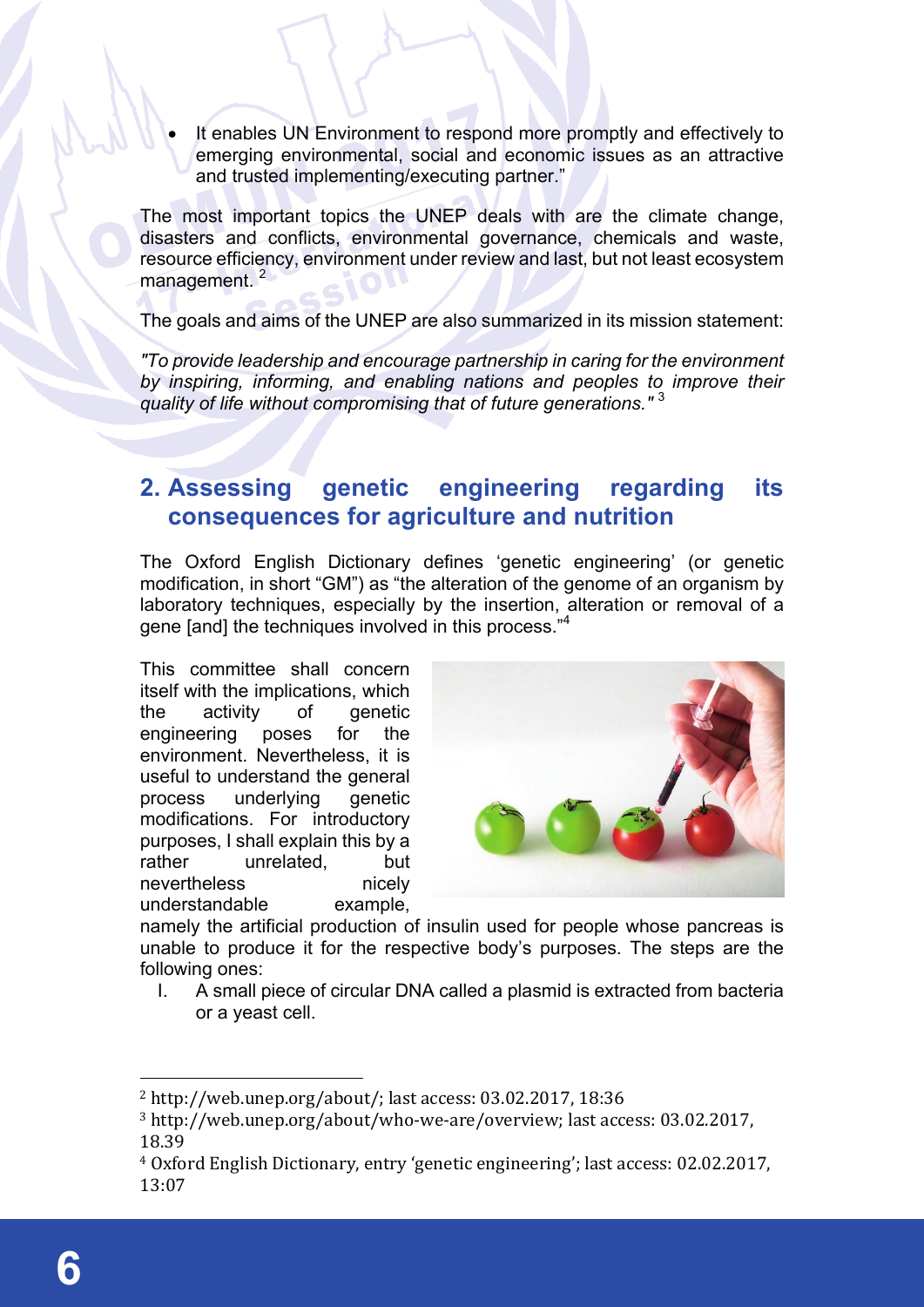- II. A small section is then cut out of the circular plasmid by restriction enzymes, so-called 'molecular scissors'
- III. The gene for human insulin is inserted into a gap in the plasmid. This plasmid is now genetically modified.
- IV. The genetically modified plasmid is introduced into a new bacteria or yeast cell.
- V. This cell then divides rapidly and starts making insulin.
- VI. To create large amounts of the cells, the genetically modified bacteria or yeast are grown in large fermentation vessels that contain all required nutrients. The more the cells divide, the more insulin is produced.
- VII. When fermentation is complete, the mixture is filtered to release the insulin.
- VIII. The insulin is then purified and packaged into bottles and insulin pens for distribution for patients with diabetes.<sup>5</sup>

This example quite understandably outlines the activities of genetic engineering in terms of the processes, which are undergone in the modification of a genome.

As the committee is designed to emphasize policies in its debates rather than being a scientific conference, further reading in terms of the structural details of the processes themselves is left to the discretion of each individual delegate.

#### **2.1. Exemplary pieces of information:**

Rather of concern for the preparation for the committee should be the policies concerning genetic engineering. Quite generally, two rather different approaches have been pursued in the United States of America and the European Union respectively. As those are the central ones on an international level, these shall be explicated briefly here.

#### *2.1.1. United States of America*

 $\overline{a}$ 

In 1986, the Reagan administration formulated the so-called "Coordinated Framework for Regulation of Biotechnology" which distinguished only the final products rather than the methods employed to produce them. It was maintained that, concerning food, the regulations for production of conventional foods and those, where GM was used, ought not to be distinguished regarding significant differences between the different types of production, hence not perceiving reasons to regulate the two types differently. As far as final products are concerned, the testing of GM substances is conducted among other regular controls, such as of colour dyes or artificial sweeteners. Genetically modified products hence do not require further approval, and, although government authorities recommend voluntary additional testing, there are only legal requirements if the food contains certain levels of toxic substances or allergens. For some authorities, however, information concerning the crop yield or

 $5$  www.yourgenome.org/facts/what-is-genetic-engineering; last access: 02.02.2017, 13:30